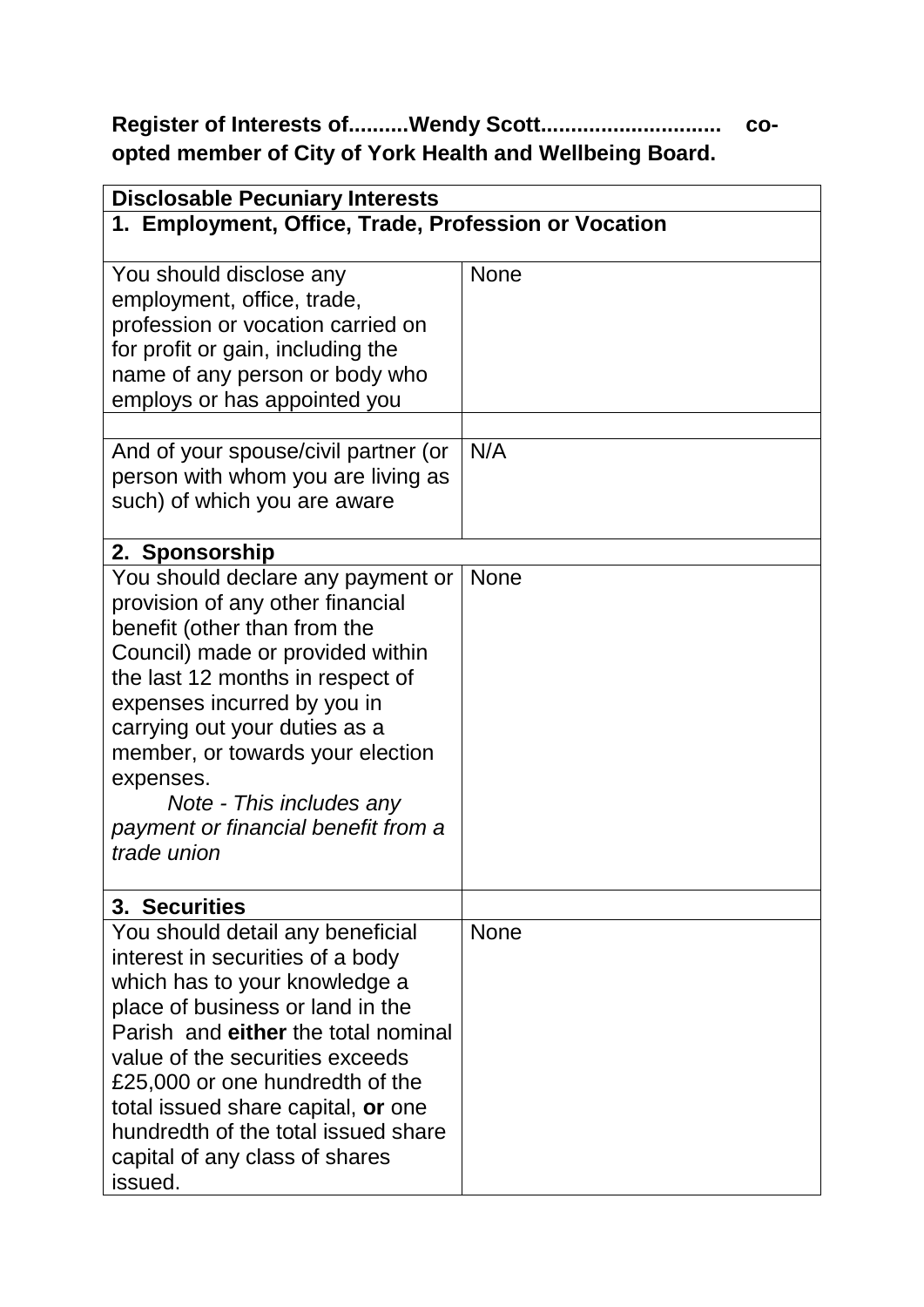| "Securities" does not include<br>building society accounts but<br>includes securities of all other<br>descriptions such as shares,<br>debentures, stock, loan stock and<br>units of a collective investment<br>scheme                                                                                                                                                                                                                                       |             |
|-------------------------------------------------------------------------------------------------------------------------------------------------------------------------------------------------------------------------------------------------------------------------------------------------------------------------------------------------------------------------------------------------------------------------------------------------------------|-------------|
| And of your spouse/civil partner (or<br>person with whom you are living as<br>such) of which you are aware                                                                                                                                                                                                                                                                                                                                                  | N/a         |
| 4. Contracts                                                                                                                                                                                                                                                                                                                                                                                                                                                |             |
| You should detail any current<br>undischarged contract made<br>between you, or a body in which<br>you have a beneficial interest, and<br>the Council under which goods or<br>services are to be provided or<br>works are to be executed<br>You have a beneficial interest in a<br>body which is a firm in which you<br>are a partner or a body corporate<br>of which you are a director, or in<br>the securities of which you have a<br>beneficial interest | <b>None</b> |
| And of your spouse/civil partner (or<br>person with whom you are living as<br>such) of which you are aware                                                                                                                                                                                                                                                                                                                                                  | N/A         |
| 5. Land, Licences and Corporate Tenancies                                                                                                                                                                                                                                                                                                                                                                                                                   |             |
| <b>Land</b><br>You should detail any beneficial<br>interest in land within the Parish<br>(excluding any easement, or right<br>in or over land which does not<br>carry the right to occupy or receive                                                                                                                                                                                                                                                        | <b>None</b> |